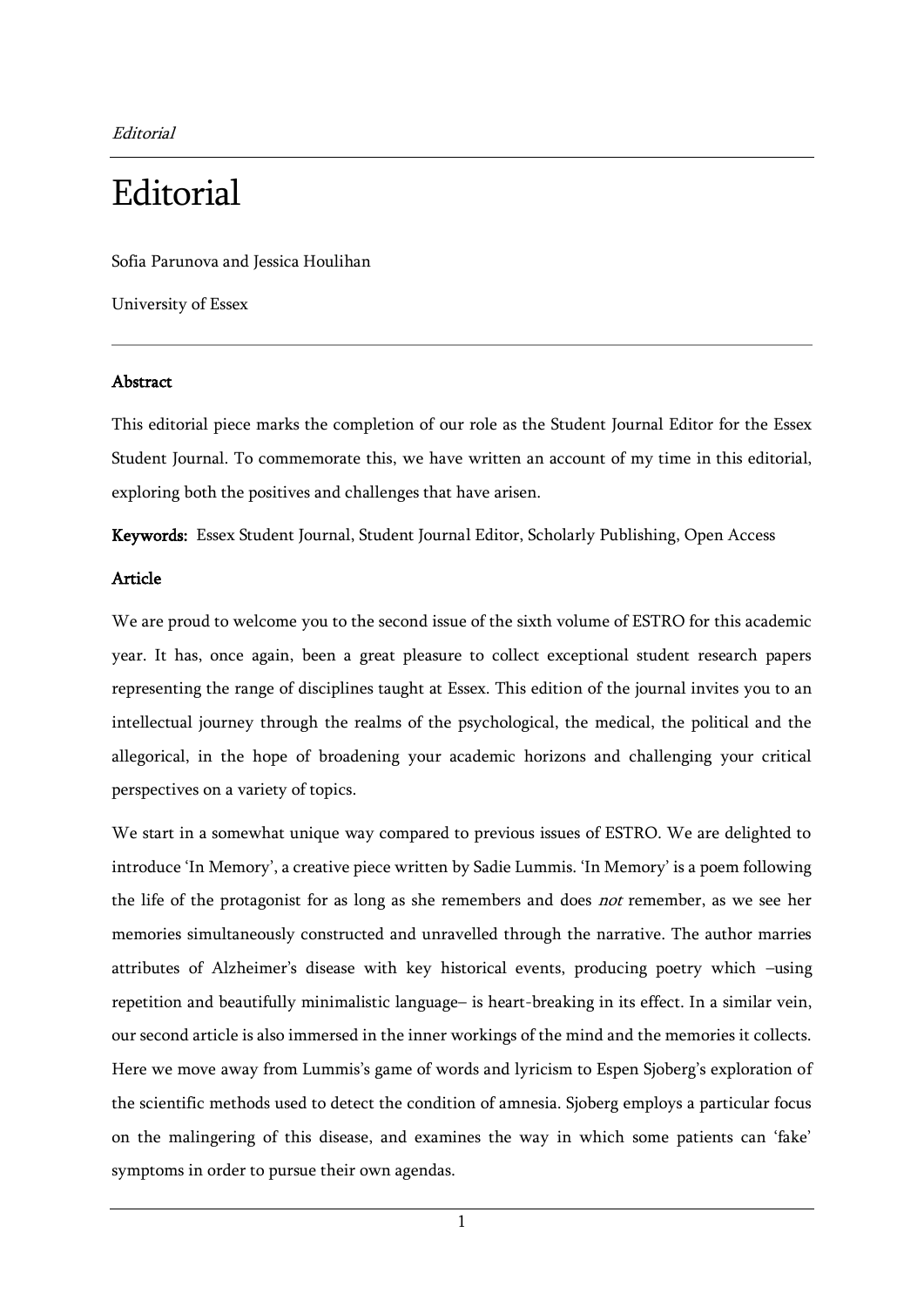Editorial

Adeleke Fowokan's 'Outbreak Control of Ebola Haemorrhagic Fever' continues our sequence of articles on medical conditions that can affect the human body. Fowokan relies on current scientific research to clearly explain the social and contextual issues related to outbreaks of the Ebola virus to non-specialised readers. The author is also critical of the various ways in which these issues have been managed and suggests alternative methods for outbreak control, thus taking the essay beyond mere factual recitation into the regions of practical application. Similarly, Ayowumi Ogunjobi's 'Bordetella Pertussis in Children in the United States of America' also addresses virus outbreaks, with a particular focus on the present threat of Pertussis occurring in the U.S. The author argues for better recognition of the disease, as well as either the introduction of a new vaccine to strengthen immunity or the improvement of the current acellular vaccination.

We remain in the U.S. with our next essay, in which Frazer Merritt establishes a symbolic parallel between Captain Ahab's pursuit of the elusive white whale in Herman Melville's Moby Dick and the Bush administration's invasion of Iraq. Merritt creates a web of landmark events, including the Second World War, 9/11 and the U.S. invasion of Iraq, and explores the way in which the reception of Moby Dick has evolved in accordance with these historical pinnacles. While fictional characters provide the main focus in this piece, Merritt reveals their allegorical potentiality and their representation of political ideas. He skilfully highlights the way in which, 160 years on, Melville's gargantuan novel still holds an important bearing on contemporary America.

In our next article, 'Power in Lewis Carroll's Alice Books', Amalia Mihailescu also examines the provocative function of allegory in literature and succeeds in shedding a new light on these popular tales. In the first part of her analysis, Mihailescu meticulously interrogates the complex language and imaginary in Carroll's novels and focuses on the distribution of power between Alice and the fictional creatures. In the second part, she delves deep into the nonsensical machinations of Wonderland and presents the novels as meditation on Victorian society, of the anxieties over emerging modernity and its distorting effect on their existing conception of reality.

The theme of power is continued in our next essay by Daniel Devine, in which he addresses party competition in the conflict state of Northern Ireland. Devine asserts that existing literature concerning the Northern Irish party system is limited in its scope. However, through extensive

 $\overline{2}$